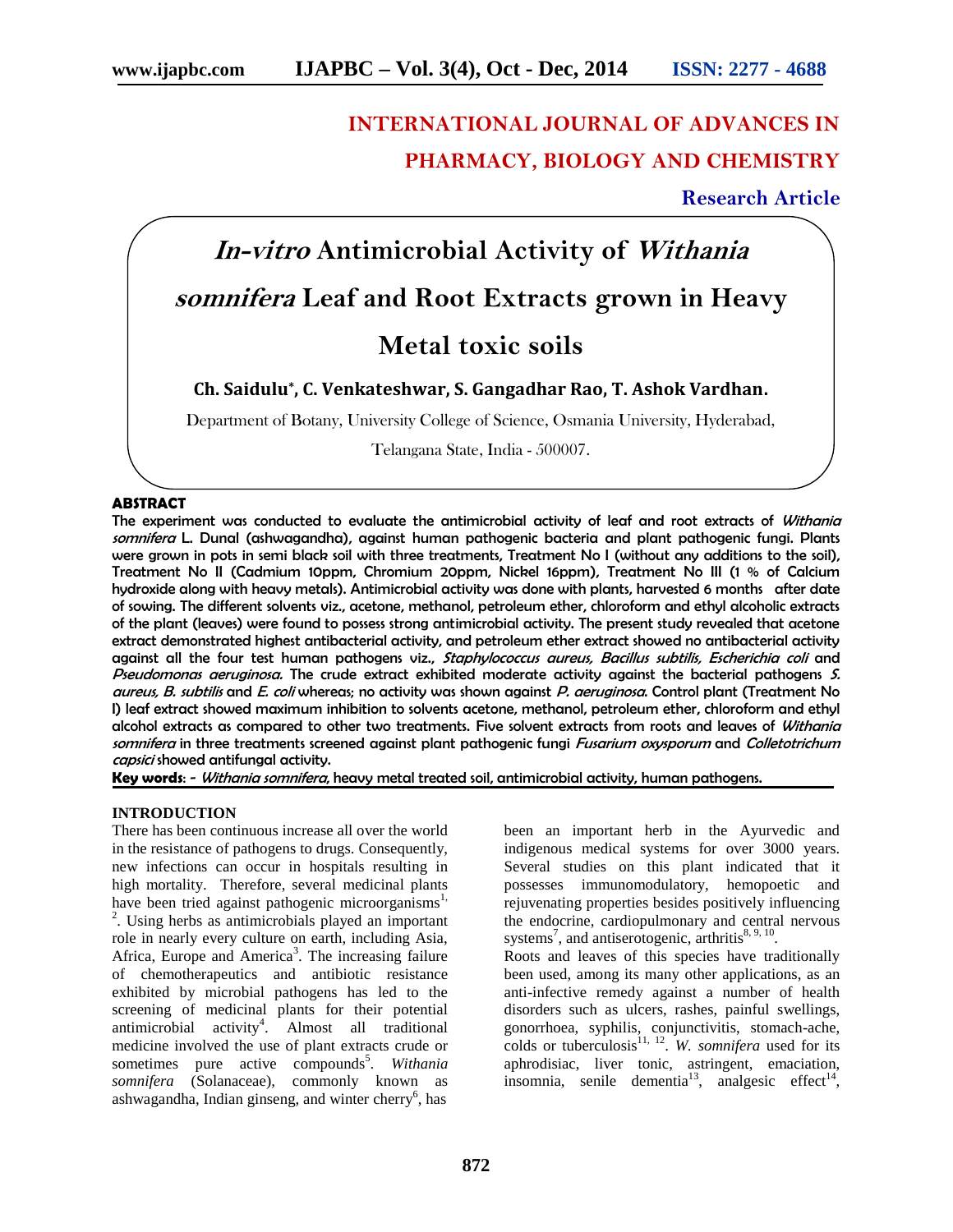memory-improving effects<sup>15</sup>, exhibit antibacterial, and anti-fungal $16$ .

The plant has been found useful in the treatment of burns, wounds, and dermatological disorders, and gastrointestinal diseases, dysfunctions of the respiratory system, asthma, bronchitis, anti-cancer and geriatric problems<sup>17, 18, 19</sup>, and including inhibitory effects on enzymes, modulatory effect on some cell types, protection against allergies,<br>antiviral, anti-malarial, antioxidant, anti antiviral, anti-malarial, antioxidant, anti inflammatory $^{20, 21}$ . .

In the present study, we evaluated antimicrobial activity of *Withania somnifera* leaf and root crude extracts using different solvents. The wide usage of the plant is the reason for conducting the present research and further to investigate the antimicrobial activity of the leaf and root extracts, which adds another advantage to the plant users.

# **MATERIALS AND METHODS**

## **1. Plant material source**

*Withania somnifera* seed materials were obtained from the Central Institute of Medicinal and Aromatic Plants (CIMAP), Hyderabad, Telangana State, India.

# **2. Experimental material and design of the experiment**

Seeds of *Withania somnifera* were grown in earthen pots at green house of Botanical Garden, Department of Botany, Osmania University and Hyderabad. Sandy loam semi black soil collected was passed through a 2mm sieve and air dried for one week, and was filled into 15 pots for individual exposure. Treatment No I (without any addition to the soil),Treatment No II (Cadmium 10ppm, Chromium 20ppm, Nickel 16ppm were introduced into the soil),and Treatment No III (1 % of Calcium hydroxide was also added along with heavy metals to soil). Plants were grown up to the productivity levels.

#### **3. Collection of the plant materials**

*Withania somnifera* (L) leaves and roots were collected from our experimental pots in the Botanical Garden, Department of Botany, Osmania University, Hyderabad, Telangana State, India. The plant material was washed under running tap water, shade dried and powdered using mechanical grinder. The powdered form of plant material was stored in air tight glass bottles protected from sunlight until required for analysis.

#### **4. Preparation of extracts from root and leaves**

The different solvents like methanol, chloroform, petroleum ether, ethanol and acetone were used for extractions. Ten grams of leaves and root powder was dissolved in 100ml of different solvents in a conical flask and kept at room temperature in a rotary shaker for 48 hours. Then, it was filtered through Whatman No1 filter paper, allowed to evaporate and stored at room temperature until use.

# 5. **Micro-organisms collection and maintenance**

The bacterial pathogens *Bacillus subtilis, Escherichia coli, Pseudomonas aeruginosa and Staphylococcus aureus* and fungal pathogens *Fusarium oxysporum* and *Colletotrichum capsici* were obtained from stock culture in the Department of Botany, Osmania University, Hyderabad. The organisms were cultured on nutrient agar (bacteria) and PDA (fungi) slants, stored at  $4^{\circ}C$ until use.

#### **6. Disc diffusion assay**

Antibacterial tests were carried out by the disc diffusion method<sup>22</sup> using 100 $\mu$ L of suspension, containing  $10^8$  colony forming units (CFU)  $mL^{-1}$  of bacteria spread on nutrient agar medium. The discs (6mm in diameter) impregnated with leaf extractions of *Withania somnifera* (L) were placed on the pathogen inoculated agar plates. The plates were incubated at room temperature for 24 hours. Antimicrobial activity was evaluated by measuring the zone of inhibition (mm) against the test organisms. Three replicates were maintained and each assay was repeated 3 times.

#### **7. Agar well diffusion method:**

The minimum inhibitory concentrations (MIC) of antimicrobial extracts of *Withania somnifera* (methanol, ethyl alcohol, acetone, chloroform and petroleum ether) was determined against two fungal pathogens (*Fusarium oxysporum* and *Colletotrichum capsici*) by well diffusion method  $^{23}$ . 100 $\mu$ l (volume) concentrations of different extracts were added to wells and measure the zone of inhibition after incubation.

#### **RESULT AND DISCUSION**

#### 1. **Leaf extraction against bacteria:**

The results of antibacterial activity of crude leaf extract of *Withania somnifera* against four human pathogens likes *Staphylococcus aureus, Bacillus subtilis and Escherichia coli* are presented (Table 1 and Fig1). The leaf extract of treatments in all the solvents (except petroleum ether) showed antibacterial activity on *S. aureus* (except methanol extract of Treatment II), acetone and chloroform solvent extract in Treatment I showed highest anti bacterial activity recording zone of inhibition 3mm, followed by ethyl alcohol extract 2mm and least (1mm) by methanol extract. In Treatment II and III the zone of inhibition against *S. aureus* was recorded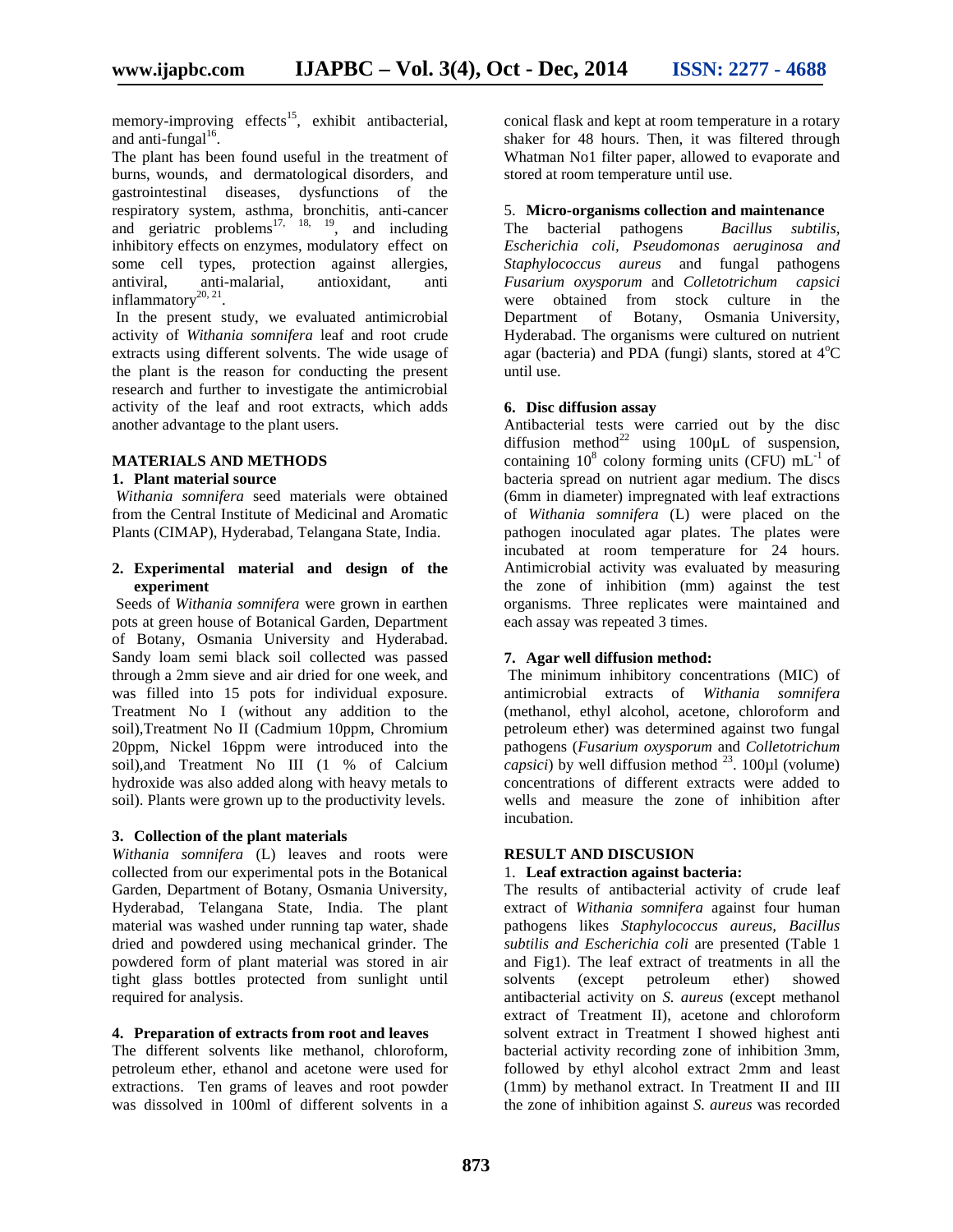to be only 1mm in all the four solvent extracts (except acetone i.e.2mm).

In Treatment II ethyl alcohol extract showed antibacterial activity against the three pathogens tested. Acetone and chloroform extracts showed least activity against *S. aureus and E. coli* whereas; no activity was shown against *B. subtilis*. In treatment II methanol extract showed antibacterial activity against *E. coli* while no activity was exhibited against *S. aureus* and *B. subtilis.* Methanol, ethyl alcohol, acetone and chloroform extracts of Treatment III showed antibacterial activity against the three tested pathogen. However petroleum ether extracts of all the three different treatments showed no anti bacterial activity against all the three tested pathogen.

# 2. **Root extraction against bacteria:**

Root extraction of three treatments in all the five different solvents showed no antibacterial activity against all the three tested pathogen bacteria (Table 2).

# 3. **Leaf extraction against fungi:**

The results of antifungal activity of leaf extracts in different treatments of *Withania somnifera* in different solvents are presented (Table 3 and Fig 2). In treatment I, methanol and acetone extractions showed no anti fungal activity against *F. oxysporum.* However, showed minimum activity against *C. capsici* with zone of inhibition 1 and 2mm respectively. Petroleum ether showed minimum antifungal activity against *F. oxysporum* and *C. capsici* with zone of inhibition 2mm each. Ethyl alcohol and chloroform extract showed highest antifungal activity recording maximum zone of inhibition 6 and 5mm against *F. oxysporum* and *C. capsici* respectively. However, showed moderate activity with zone of inhibition 3mm against *C. capsici* and least inhibition of only 1mm against *F. oxysporum* respectively.

In Treatment II, methanol extraction showed maximum antifungal against *F. oxysporum* and *C. capsici* with zone of inhibition 6 and 5mm respectively. Petroleum ether extraction showed zone of inhibition 4mm against *C. capsici* while minimum activity with zone of inhibition 1mm against *F. oxysporum*. Ethyl alcohol extracts showed moderate antifungal activity with zone of inhibition 3mm against *F. oxysporum,* Whereas, no activity was recorded against *C. capsici*. However, acetone and chloroform extracts showed no antifungal activity against both the fungal pathogens tested. Treatment III ethyl alcohol extracts showed maximum antifungal activity with zone of inhibition 5and 8mm against *F. oxysporum* and *C.capsici* respectively. However, acetone and methanol have showed no

antifungal activity against both the fungal pathogen tested except methanol which showed minimum activity against *F. oxysporum* with zone of inhibition 1mm. Petroleum ether and chloroform showed least antifungal activity against *F. oxysporum* and *C. capsici* with zone of inhibition 1mm each respectively.

# 4. **Root extraction against fungi:**

The results of antifungal activity of root extracts from three different treatments of *Withania somnifera* in different solvents are presented (Table 4 and Fig 3). In Treatment I, the extracts in all the solvents showed antifungal activity (ethyl alcohol showed no activity against *C. capsici*) ranging from 3-6mm and 1-8mm against *F. oxysporum* and *C.capsici* respectively. Methanol extract showed maximum antifungal activity with zone of inhibition 6 and 8mm against *F. oxysporum* and *C. capsici* respectively. Acetone, petroleum ether showed zone of inhibition 6 and 4mm and 5 and 6mm against *F. oxysporum* and *C. capsici* respectively. Chloroform extract showed good antifungal activity against *F. oxysporum* showed zone of inhibition 4mm. However, showed least activity (1mm) against *C. capsici.* Ethyl alcohol extracts showed antifungal activity against *F. oxysporum* (3mm), whereas no activity was shown against *C. capsici.*

In Treatment II, the extract of all the solvents exhibited no antifungal activity against the test pathogens. Except ethyl alcohol and petroleum ether extract showed antifungal activity against *C. capsici* with zone of inhibition 2 and 6mm respectively. Petroleum ether extract showed highest antifungal activity against *C. capsici* recording zone of inhibition 6mm. In Treatment III, root extract in acetone showed antifungal activity against *F. oxysporum* and *C. capsici* with zone of inhibition 2 and 3mm respectively, whereas ethyl and chloroform showed antifungal activity against *C. capsici* with zone of inhibition 2mm. However, no activity was exhibited by methanol and petroleum ether extractions against *F. oxysporum* and *C. capsici*. Ethyl alcohol and chloroform showed no antifungal activity against *F. oxysporum*.

Antibacterial activity of *W. somnifera* leaf acetone extract, which correspond with results of previously published papers reporting similar effects of various plant-derived products (extracts or compounds) against intestinal and pathogenic bacteria<sup>24,25,26,27</sup> . Many reports are available on the antiviral, antibacterial, antifungal, antihelminthes, antimolluscal and anti-inflammatory properties of plants<sup>28, 29, 30, 31, 32, 33, 34</sup>. The presence of bioactive compounds in plants has been reported to confer resistance against microbial pathogens and therefore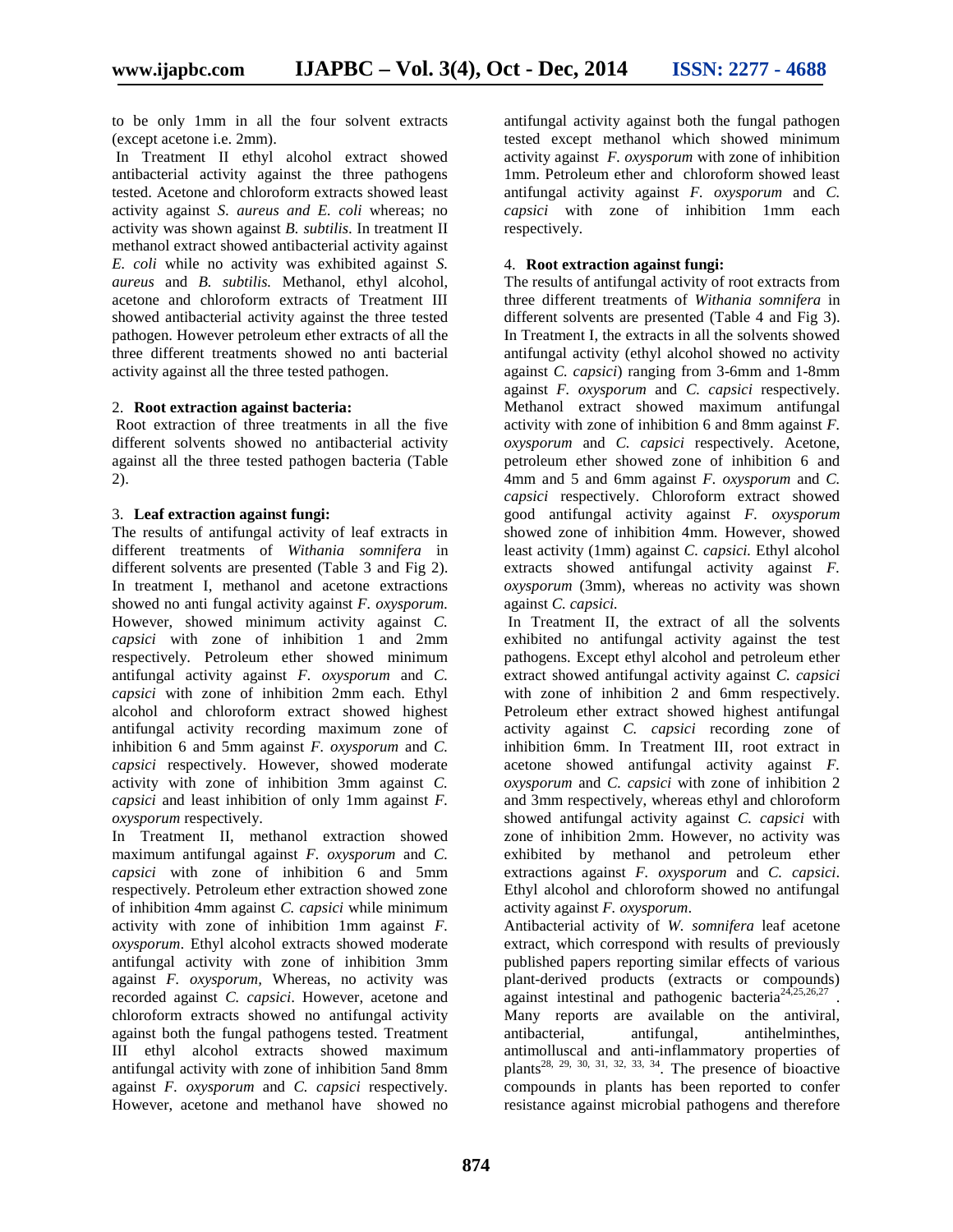explains the demonstration of antibacterial activity by the plant extracts used in this study<sup>35.</sup> The study is a preliminary evaluation of antimicrobial activity of Carica papaya and *W. somnifera*<sup>36</sup>. The earlier worked done by<sup>37</sup> in *Withania somnifera* revealed that the fungal species composition was almost

similar in Treatment I and Treatment II soils, where as in Treatment III soil, the fungal species has decreased in number.

**Table 1 Zone of inhibition (mm) antibacterial activity of crude extracts in different solvents from** *Withania somnifera* **leaves of plants grown in three different treatments.**

| Treatments    | Zone of inhibition (mm) |                          |      |                |               |        |         |           |    |            |           |    |                 |                          |    |  |
|---------------|-------------------------|--------------------------|------|----------------|---------------|--------|---------|-----------|----|------------|-----------|----|-----------------|--------------------------|----|--|
|               | Methanol                |                          |      |                | Ethyl alcohol |        | Acetone |           |    | Chloroform |           |    | Petroleum ether |                          |    |  |
|               | Sa                      | <b>Bs</b>                | Ec   | Sa             | <b>Bs</b>     | Ec     | Sa      | <b>Bs</b> | Ec | Sa         | <b>Bs</b> | Ec | Sa              | <b>Bs</b>                | Ec |  |
| Treatment I   |                         | $\overline{\phantom{a}}$ |      | $\bigcap$<br>∠ |               |        | κ<br>J  | ۰         | -  | $\sim$     | -         |    | -               | -                        |    |  |
| Treatment II  | -                       | $\overline{\phantom{a}}$ | $^+$ |                |               | $\pm$  | Δ<br>∠  | ۰         | +  |            | -         |    | -               | $\overline{\phantom{a}}$ |    |  |
| Treatment III |                         | $^+$                     |      |                |               | $\div$ |         | +         |    |            |           |    | -               | -                        |    |  |

Bs= *Bacillus subtilis,* Ec= *Escherichia coli,* Sa= *Staphylococcus aureus*, - = absent, + = present.

# **Table 2 Zone of inhibition (mm) antibacterial activity of crude extracts in different solvents from** *Withania somnifera* **root of plants grown in three different treatments.**

| Treatments    | Zone of inhibition (mm)  |                          |                          |               |                          |    |                          |                          |    |            |                          |    |                 |           |    |
|---------------|--------------------------|--------------------------|--------------------------|---------------|--------------------------|----|--------------------------|--------------------------|----|------------|--------------------------|----|-----------------|-----------|----|
|               | Methanol                 |                          |                          | Ethyl alcohol |                          |    | Acetone                  |                          |    | Chloroform |                          |    | Petroleum ether |           |    |
|               | Sa                       | <b>Bs</b>                | Ec                       | Sa            | <b>Bs</b>                | Ec | Sa                       | <b>Bs</b>                | Ec | Sa         | <b>Bs</b>                | Ec | Sa              | <b>Bs</b> | Ec |
| Treatment I   | $\overline{\phantom{a}}$ | $\overline{\phantom{a}}$ | $\overline{\phantom{a}}$ |               | $\overline{\phantom{a}}$ |    |                          | $\overline{\phantom{a}}$ |    |            | -                        | -  | -               | -         |    |
| Treatment II  |                          |                          | $\overline{\phantom{a}}$ |               | -                        |    | $\overline{\phantom{a}}$ | $\overline{\phantom{a}}$ |    | -          | $\overline{\phantom{a}}$ | -  | ۰               | -         |    |
| Treatment III | -                        | -                        | $\overline{\phantom{a}}$ | -             | -                        | -  |                          | $\overline{\phantom{a}}$ | -  |            |                          |    |                 |           |    |

Bs= *Bacillus subtilis,* Ec= *Escherichia coli,* Sa= *Staphylococcus aureus*, - = absent, + = present.

**Table 3**

# **Zone of inhibition (mm) antifungal activity of crude extracts in different solvents from** *Withania somnifera* **leaf of plants grown in three different treatments.**

| Treatments    | Zone of inhibition (mm)  |                          |               |                          |                          |        |                          |    |                 |    |  |  |
|---------------|--------------------------|--------------------------|---------------|--------------------------|--------------------------|--------|--------------------------|----|-----------------|----|--|--|
|               | Methanol                 |                          | Ethyl alcohol |                          | Acetone                  |        | Chloroform               |    | Petroleum ether |    |  |  |
|               | Fo                       | Cc                       | Fo            | Cc                       | Fo                       | Cc     | Fo                       | Cc | Fo              | Cc |  |  |
| Treatment I   | $\overline{\phantom{a}}$ |                          | 6             | $\mathbf{z}$             | $\overline{\phantom{a}}$ | $\sim$ |                          |    | ◠<br>∠          | ◠  |  |  |
| Treatment II  | 6                        |                          |               | $\overline{\phantom{a}}$ | $\overline{\phantom{a}}$ |        | $\overline{\phantom{a}}$ |    |                 | 4  |  |  |
| Treatment III |                          | $\overline{\phantom{0}}$ |               |                          | $\overline{\phantom{a}}$ |        |                          |    |                 |    |  |  |

Fo- *F. oxysporum*, and Cc- *C. capsici*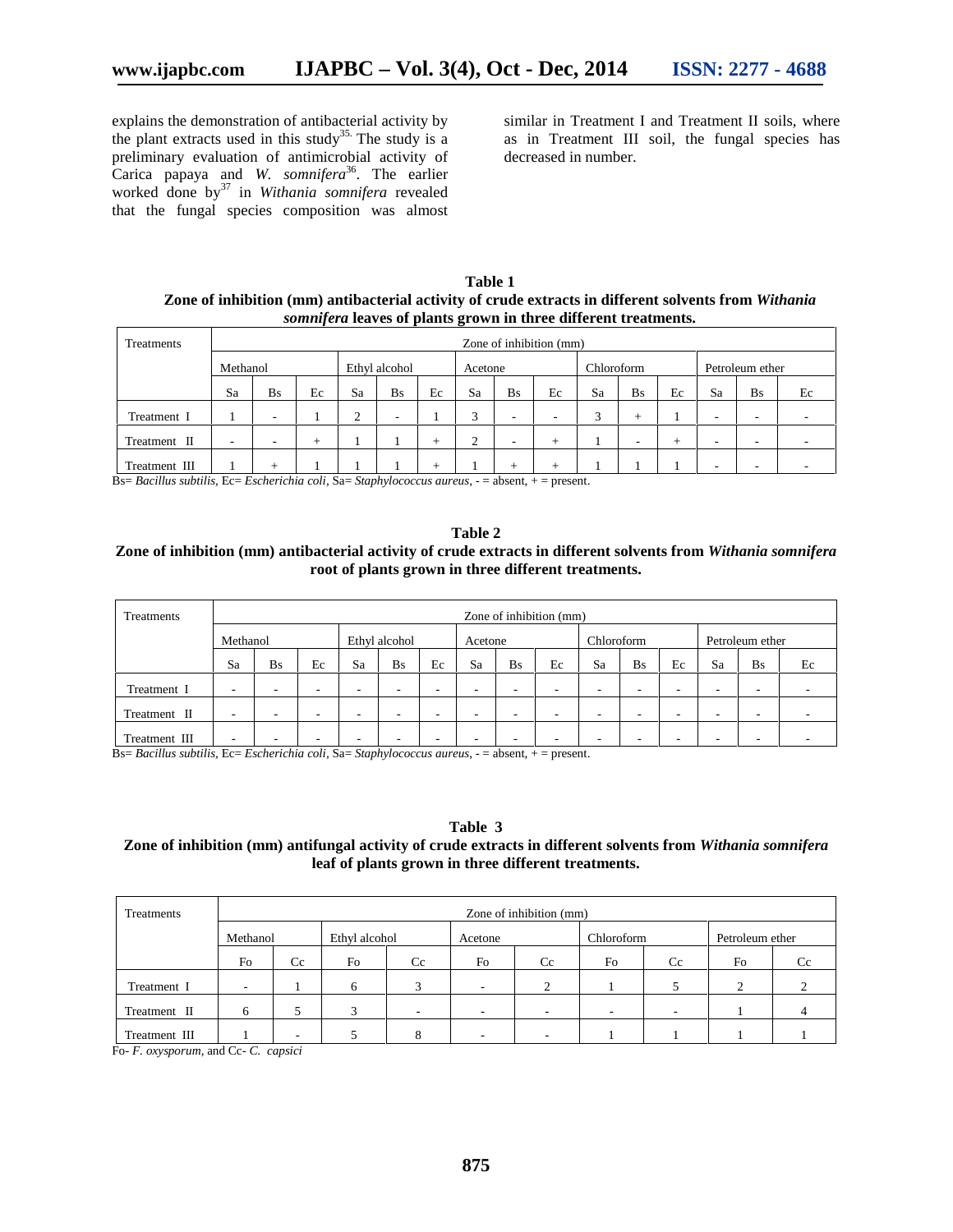| Table 4                                                                                                     |
|-------------------------------------------------------------------------------------------------------------|
| Zone of inhibition (mm) antifungal activity of crude extracts in different solvents from Withania somnifera |
| roots of plants grown in three different treatments.                                                        |

| Treatments                                             | Zone of inhibition (mm) |    |               |    |         |    |            |     |                 |    |  |  |
|--------------------------------------------------------|-------------------------|----|---------------|----|---------|----|------------|-----|-----------------|----|--|--|
|                                                        | Methanol                |    | Ethyl alcohol |    | Acetone |    | Chloroform |     | Petroleum ether |    |  |  |
|                                                        | Fo                      | Cc | Fo            | Cc | Fo      | Cc | Fo         | Cc. | Fo              | Cc |  |  |
| Treatment I                                            | 6                       | 8  | 3             |    | 6       |    | 4          |     | 4               |    |  |  |
| Treatment II                                           |                         |    | ۰             |    |         |    |            |     |                 |    |  |  |
| Treatment III                                          |                         |    |               |    |         |    |            |     |                 |    |  |  |
| Fo- Fusarium oxysporum, and Cc- Colletotrichum capsici |                         |    |               |    |         |    |            |     |                 |    |  |  |



**Figure 1**

**Antibacterial activity of crude extracts in different solvents of** *Withania somnifera* **leaf of plants grown in activity ofgrown three treatments.**



Antifungal activity of crude extracts in different solvents of *Withania somnifera \*eaf of plants grown in three **different treatments.**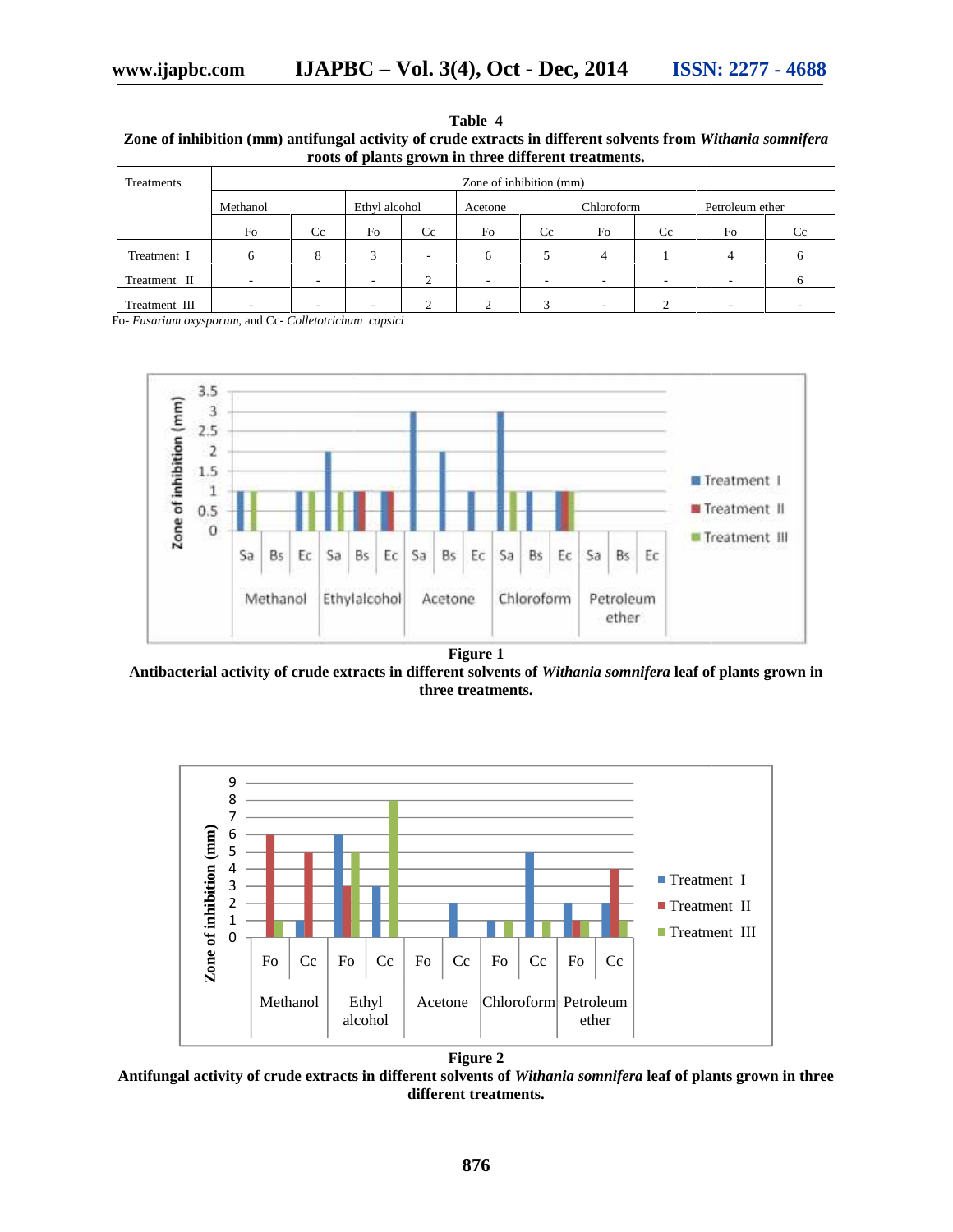

**Figure 3**

**Antifungal activity of crude extracts in different solvents of** *Withania somnifera* **root of plants grown in three solvents** *Withania somnifera* **different treatments. different** 



**Fig 4**

**Antibacterial activity of** *Withania somnifera* **leaf extracts against** *S. aureus* **(A- Treatment I, B- Treatment II and C- Treatment III ), against** *B. subtilis* **(D- Treatment I, E- Treatment II and F- Treatment III) and against** *E. coli* **(G- Treatment I, H- Treatment II and I- Treatment III).**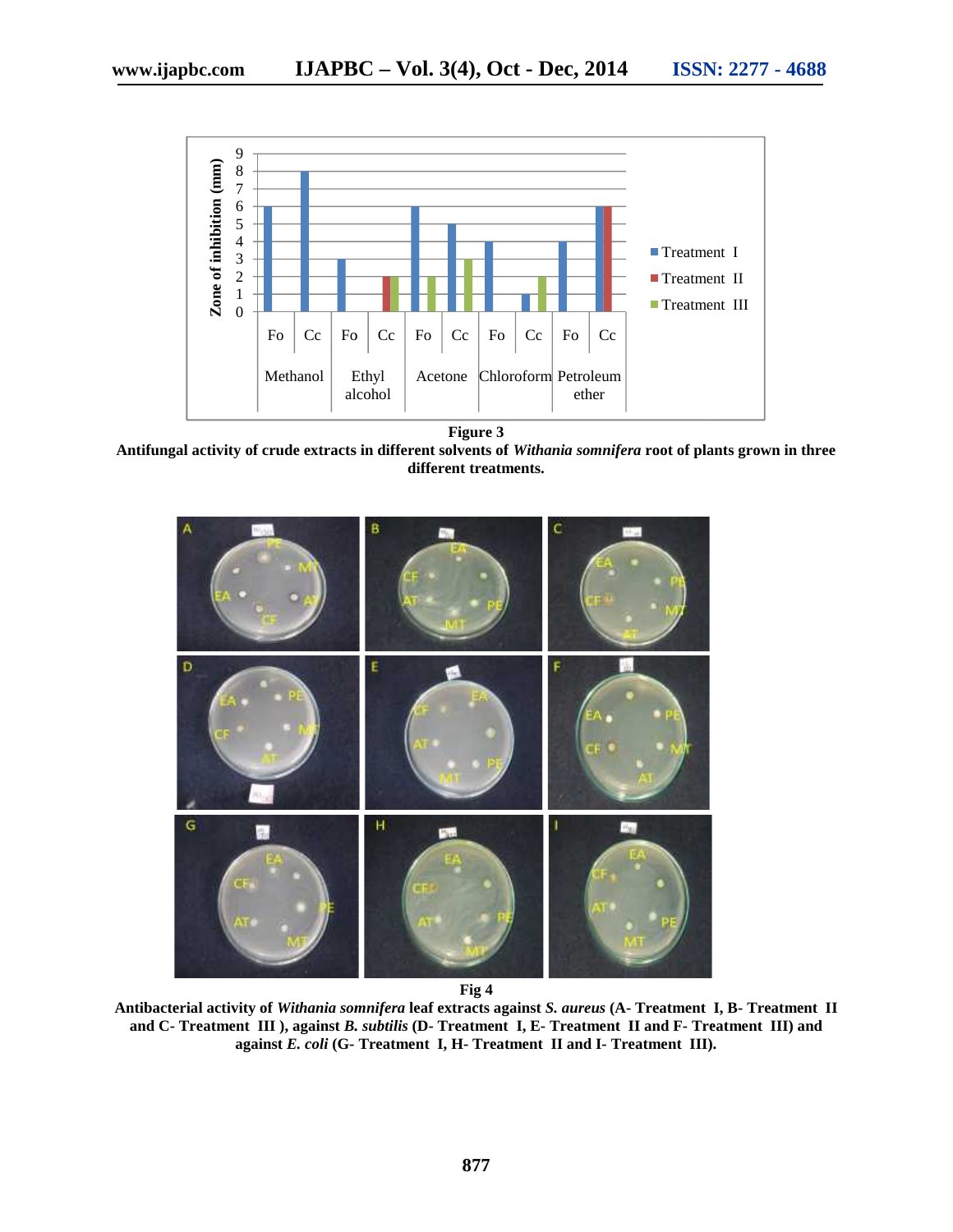# **CONCLUSION**

A detailed antibacterial and antifungal activity study was carried out on *Withania somnifera* leaf extracts in different solvents from three treatments. The crude extract exhibited moderate activity against the three human pathogens *B. subtilis, E. coli* and *S. aureus,* and no activity was shown against *P. aeruginosa*. The acetone extract showed highest antibacterial activity whereas, petroleum ether extract showed no activity against all the three pathogenic bacteria. Roots and leaves extracts of *Withania somnifera* not only have antibacterial activity but also antifungal activity against pathogenic fungi. It may be useful for biocontrol activity.

# **ACKNOWLEDGMENT**

This research supported by DST-PURSE, Research Project Ltr No. A-46/BOT//DST- PURSE/2011, New Delhi, India, is greatly acknowledged. I am very thankful to Prof. B. Sashidhar Rao Coordinator, OU- DST PURSE Programme, Department of Biochemistry, Osmania University, Hyderabad for his support extended. We express greatest thanks to Mycology and Plant Pathology laboratory, Department of Botany, Osmania University, Hyderabad for providing the necessary facilities for carrying out antibacterial and antifungal activity work.

# **REFERENCES**

- 1. Haraguchi H, Kataoka S, Okamoto S, Hanafi M and Shibata K, Phytotherapia Residence. 1999; 13: 151-156.
- 2. Sashikumar JM, Remya M, Janardhanan K, Asian Journal of Microbiology Biotechnology and Environmental Science, 2003; 5: 183-185.
- 3. Wargovich M, Woods C, Hollis DM, Zander ME, Herbals, cancer prevention and health. J.Nutr, 2001; 131: 3034-3036.
- 4. Singh, Sharma, and Dudhe, Biological activities of *Withania somnifera*. Annals of Biological Research, 2010; 1 (3): 56-63.
- 5. Bruneton J, Pharmacognosy, Phytochemistry, Medicinal Plants. 2nd edition. Lavoisier Publishers, Paris, 2001.
- 6. Andallu B, Radhika B, Hypoglycemic diuretic and hypocholesterolemic effect of winter cherry (*Withania somnifera* Dunal) root. Indian J. Exp. Biol, 2000; 38:607-609.
- 7. Mishra LC, Singh BB, Dagenais S, Scientific basis for the therapeutic use of *Withania somnifera* (ashwagandha) a review. Altern. Med. Rev, 2000; 5: 334-346.
- 8. Davis L, Kuttan G, Effect of *Withania somnifera* on cyclophosphamide induced urotoxicity. Cancer Lett, 2000; 148(1): 4–17.
- 9. Singh B, Saxena AK, Chandan BK, Gupta DK, Bhutani KK, Anand, KK, Adaptogenic activity of a novel, withanolide-free aqueous fraction from the roots of *Withania somnifera* Dun. Phytother. Res, 2001; 15 (4): 311–318.
- 10. Prakash J, Gupta SK, Kochupillai V, Gupta YK, Joshi S, Chemopreventive activity of *Withania somnifera* in experimentally induced fibrosarcoma tumors in Swiss albino mice. Phytother. Res, 2001; 15 (3): 240–244.
- 11. Gupta LG and Rana AC, PHCOGMAG: Plant review. *Withania somnifera* (Ashwagandgha): A Review. Pharmacol. Rev, 2007; 1(1): 129- 136.
- 12. Yousaf Z, Masood S, Shinwari ZK, Khan MA and Rabani A, Evaluation of taxonomic status of medicinal species of the genus Hyoscyamous,Withania, Atropaand Datura based on poly acrylamide gel electrophoresis. Pak. J. Bot, 2008; 40(6): 2289-2297.
- 13. Pattipati S, Amanpreet S and Shrinivas K, J. Med. Food, 2003; 6(2): 107-114.
- 14. Kulkarni SK, Ninan I., J EthnoPharmacol 1997; 57(3): 213-217.
- 15. Schliebs R, Liebmann A, Bhattacharya .S.K, Kumar .A, Ghosal .S, Bigl .V, Neurochem Int, 1997; 30(2): 181-190.
- 16. Devi PU, Sharada AC, Solomon F.E, Indian J. Exp. Biol, 1993, 31: 607-611.
- 17. Grierson DS, Afolayan AJ, Antibacterial activity of some indigenous plants used for the treatment of wounds in the Eastern Cape, South Africa. J. Ethnopharmacol, 1999; 66: 103-106.
- 18. Bone K, Clinical applications of Ayruvedic and Chinese herbs. Monographs for the western herbal practitioner. Australia: Phytotherapy press, 1996; 137-141.
- 19. Betsy and Chawla, Effect of Ashwagandha (*Withaniasomnifera*) Root Powder Supplementation in Treatment of Hypertension, Ethno Med, 2012; 6(2): 111-115.
- 20. Amanlou M, Ataie S, Farsam H, Journal of Medicinal and Aromatic Plant Sciences*,* 2005; 27: 469 - 475.
- 21. Veitch NC, Grayer RJ, Natural Product Reports, 2007; 21: 539- 573.
- 22. Murray PR, Baron EJ, Pfaller MA, Tenover FC, Yolke RH, Manual of Clinical Microbiology, ASM: Washington DC, 1995; 6.
- 23. Bordoloi GN, Kumarim B, Guha A, Bordoloi M, Yadav RN, Roy MK, Bora TC, Isolation and structure elucidation of a new antifungal and antibacterial antibiotic produced by Streptomyces sp. 201. Biosci Biotechnol Biochem, 2001; 65:1856–1858.